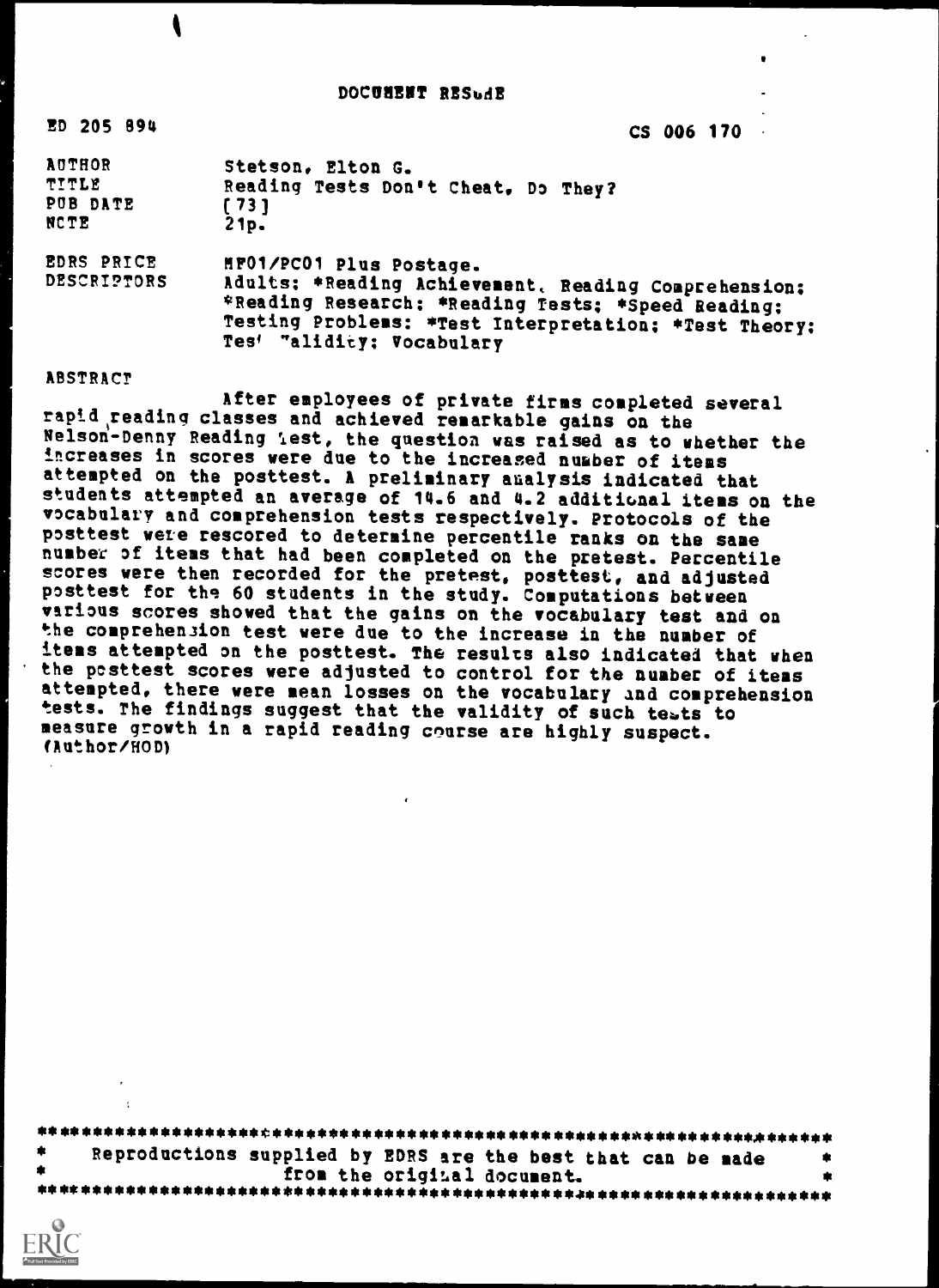U.S. DEPARTMENT OF EDUCATION<br>NATIONAL INSTITUTE OF EDUCATION EDUCATIONAL RESOURCES INFORMATION<br>CENTER (ERIC)

CENTER IERICI ?CREDIT ?CREDIT ?CREDIT ?CREDIT ?CREDIT ?CREDIT ?CREDIT ?CREDIT ?CREDIT ?CREDIT ?CREDIT ?CREDIT ?CREDIT ?CREDIT ?CREDIT ?CREDIT ?CREDIT ?CREDIT ?CREDIT ?CREDIT ?CREDIT ?CREDIT ?CREDIT ?CREDIT ?CREDIT ?CREDIT **...**<br>received from the person or organization.<br>originating it

originating it<br>Minor changes have been made to impruve reproduction quality

Points of view or opinions stated in this docu ment do not necessarily represent official NIE position Or policy

"PERMISSION TO REPRODUCE THIS MATERIAL HAS BEEN GRANTED BY

Elton G. Stetson

TO THE EDUCATIONAL RESOURCES INFORMATION CENTER (ERIC)

Reading Tests Don't Cheat, Do They?

Elton G. Stetson

Introduction

Many of us who work in secondary and college level reading programs are involved in teaching reading improvement or study skills courses. One of the advantages of having such expertise is that local firms often call and request assistance in offering what they refer to as speed-reading classes. During the past year I have taught five such classes involving accountants, engineers, geologists, attorneys, and other well educated professionals.

On the first day of each class I picked up my box clearly marked SPEED READING, drove to the site, and delivered my famous introductory speech on the misconceptions associated with speed-reading instruction. During the second hour the Nelson-Denny Reading Test, Form C, was administered to everyone (Brown, 1973). The tests were then scored by the students, results poste' in their folders, and the training sessions began. All classes met two hours each day for eight days.

On the final day of class, Form D of the same test was administered, scored, and compared with the results of the

1

5085170

1

ED205894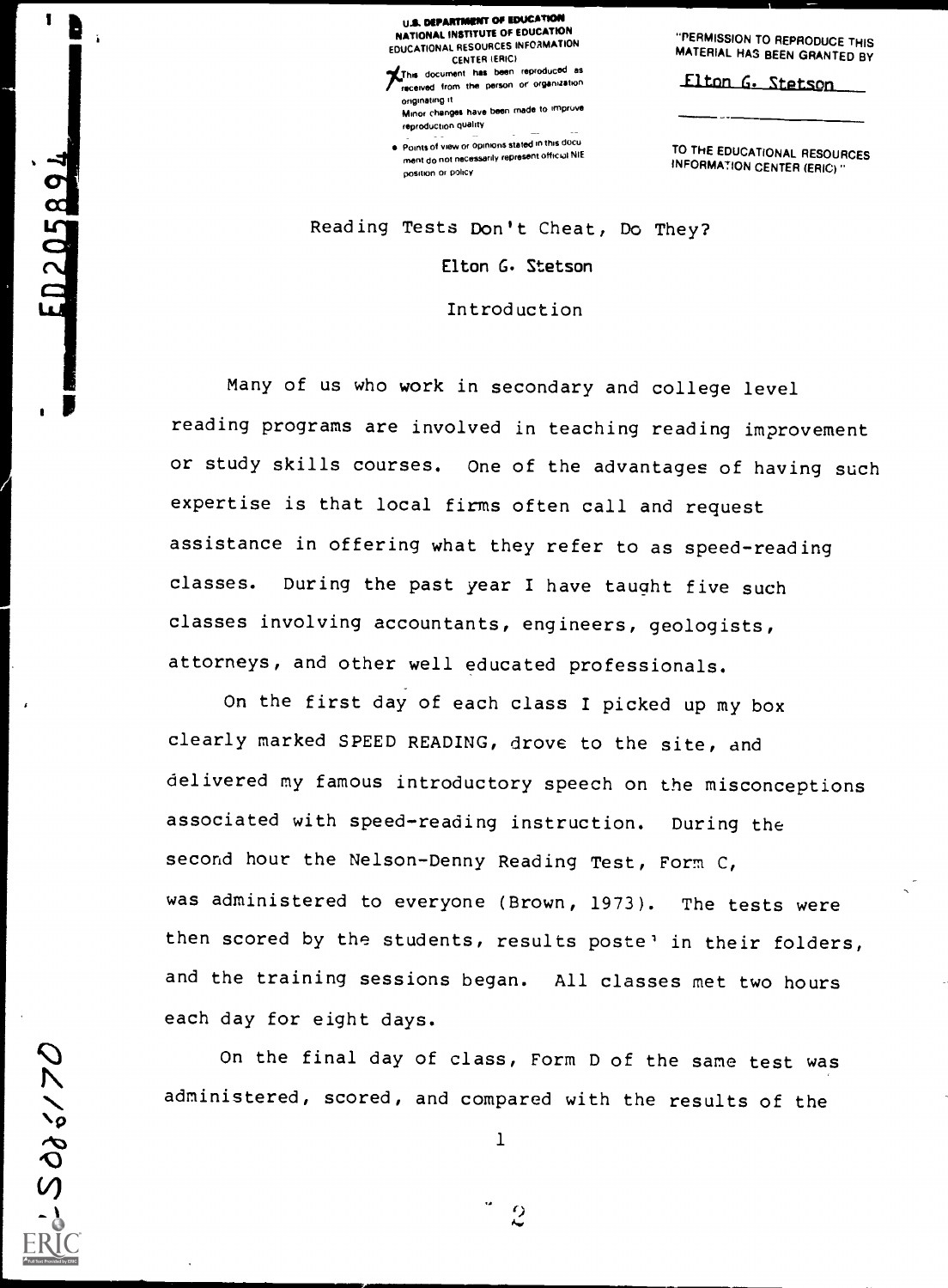pretest. In most cases students left the class with a lot of enthusiasm and ready to practice their new-found skills speed-reading their way to the top. I was happy too. The course e aluations were always good, and I knew that within 30 days there would be a check in the mai]. The scores? Oh yes, the scores were excellent. You can speed read Table 1, and see for yourself that the test results were good. Not only did the 60 students increase their reading

#### Table 1 About Here

rate by 234 percent, they also increased their vocabulary and comprehension scores even though neither was emphasized. Individual analyses of variance computed between the preand post-test scores indicated significant gains at or below the .05 level of confidence on the reading rate and vocabulary tests. The gains in comprehension (+ 4.9 points) did not meet the criterion for significance (See F-values under Table 1). The goal of the course, to increase rate while maintaining comprehension, had been met.

## Something Seemed Strange

It was during the third or fourth time through one of these  $c_{\perp}$ asses when it dawned on me that a significantly

 $\beta$ 

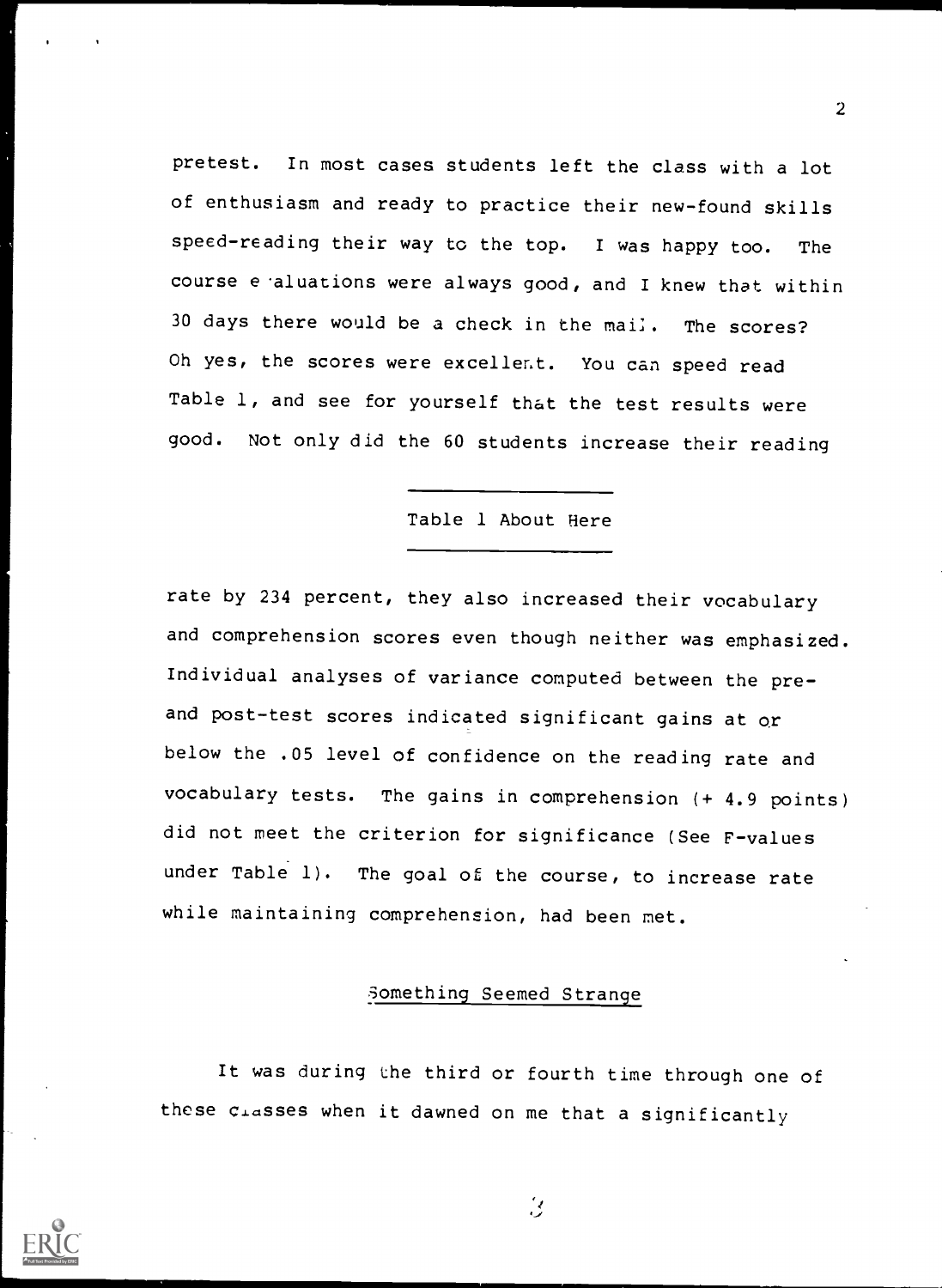large number of students had completed the post-test who had not completed the pretest. I decided to investigate further by determining the number of students in all five classes who finished the pre- and post-test within the allotted time. In addition, the average number of items attempted on the pre- and post-test was calculated. The data in Table 2 illustrates a 30% increase in the number of students who completed the vocabulary post-test and a 42% increase in those who completed the comprehension

#### Table 2 About Here

post-test. There was also an increase in the items attempted (+14.6 for vocabulary; +4.2 for comprehension). Since time limits had been carefully followed, I immediately credited the increase to the effects of the training. After all, this was speed reading.

I should have stopped right there. However, the data in Table 2 increased my curiosity. Was it possible that the gains in vocabulary and comprehension were the result of more items attempted rather than an increase in vocabulary or comprehension ability?



 $\cdot$ <sup>1</sup>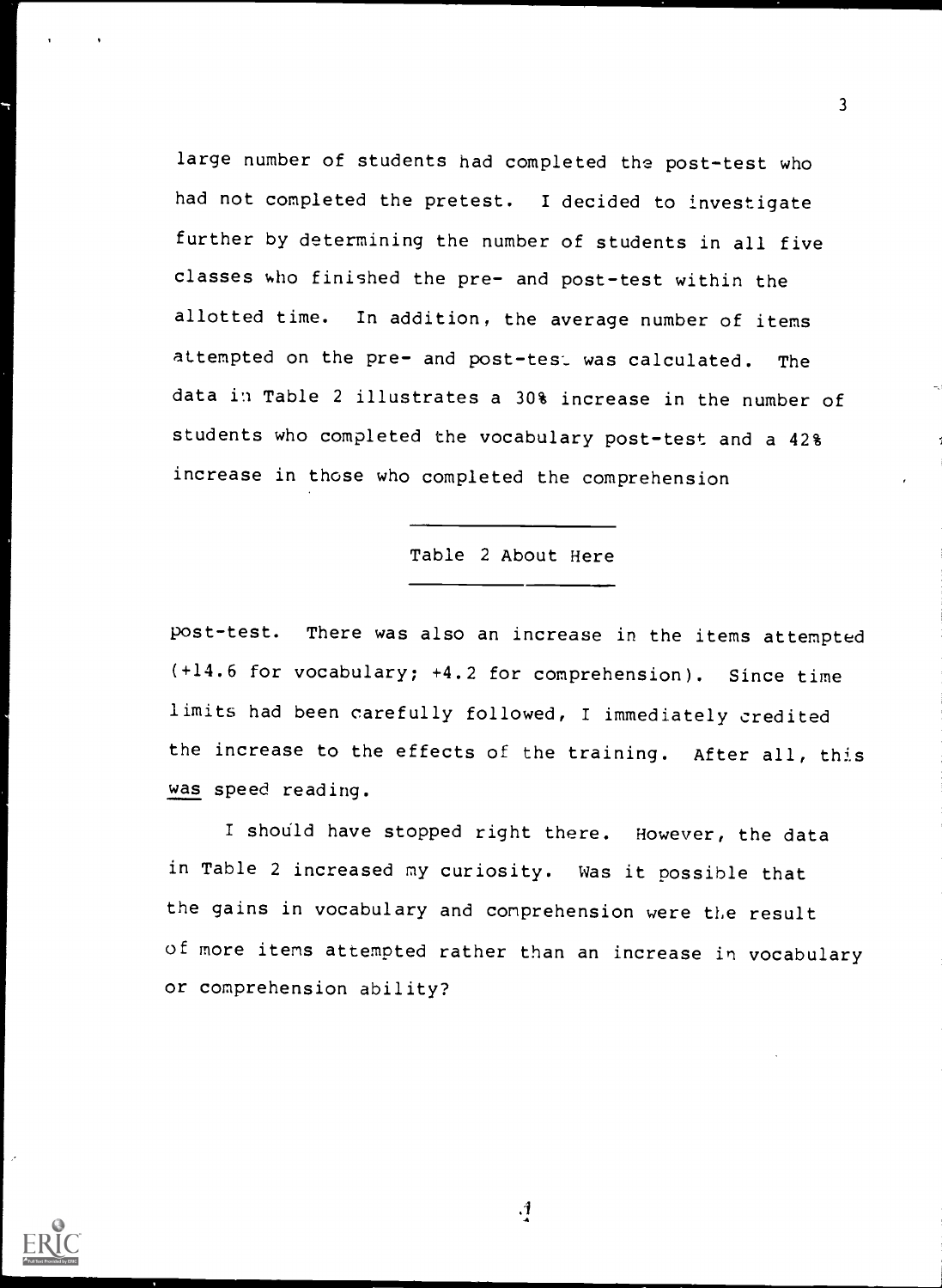#### Comparing Actual Vs. Adjusted Scores

To explore this question further I decided to go back to the post-test protocols of all 60 students in my five classes and calculate the percentile scores in two different ways. First, the percentile scores were calculated in the normal manner by counting the correct responses and converting raw scores to percentile ranks using the tables available in the manual. Second, the post-tests were rescored by counting the correct responses only as far in the test as the student had gone when the pretest was taken. In other words, if a student completed 50 items on the pretest and 65 items on the post-test, percentile scores were determined based on 65 items and on 50 items. This latter calculation will be referred to as "adjusted scores." For each student a pretest score, a post-test score, and an adjusted posttest score was calculated.

## Actual Vs. Adjusted Vocabulary Growth

 $\omega \sim 1$ 

The mean percentile scores (pre-, post-, and adjusted post) for the five classes taking the vocabulary test are displayed in Table 3. A comparison of the pre- and

Table 3 About Here

post test scores (column a and b) shows that all classes



 $\overline{5}$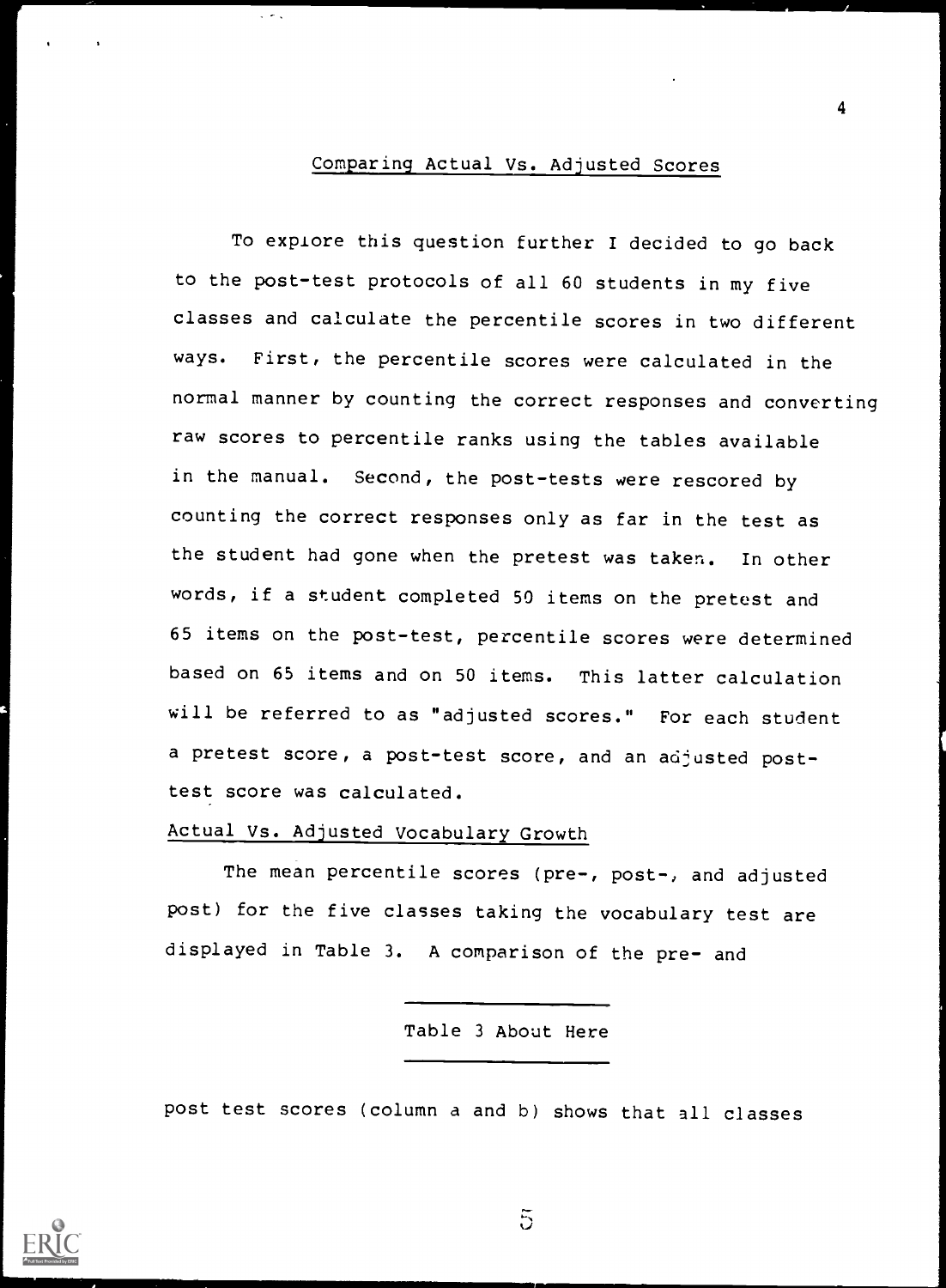improved with an overall increase of 10.74 points. An analysis of variance (Downie & Heath, 1965) calculated between the scores indicated significance,  $F(1,118) = 4.21$ ,  $p < .05$ . Therefore, 15 to 16 hours of instruction resulted in a significant increase in vocabulary.

> Table 3A is optional but is not referred to in the script

A second anaiysis was completed between the mean scores on the pretest and adjusted post-test (column a and d). In this comparison there was a decrease of 1.7 percentile points on the adjusted post-test. The adjusted scores are those that would have been achieved on the post-test had the students completed the same number of items on the posttest that were completed on the pretest. An analysis of variance calculated between those two scores indicated nonsignificance,  $F (1,118) = 1.08$ ,  $p > .05$ . Interpreted, the effects of the course resulted in a loss of achievement, though not significant, when the number of items attempted is held constant.

> Table 3b is optional but is n>t referred to in the manuscript.

It appears that the gains in vocabulary scores could



5

 $\int_{a}^{b}$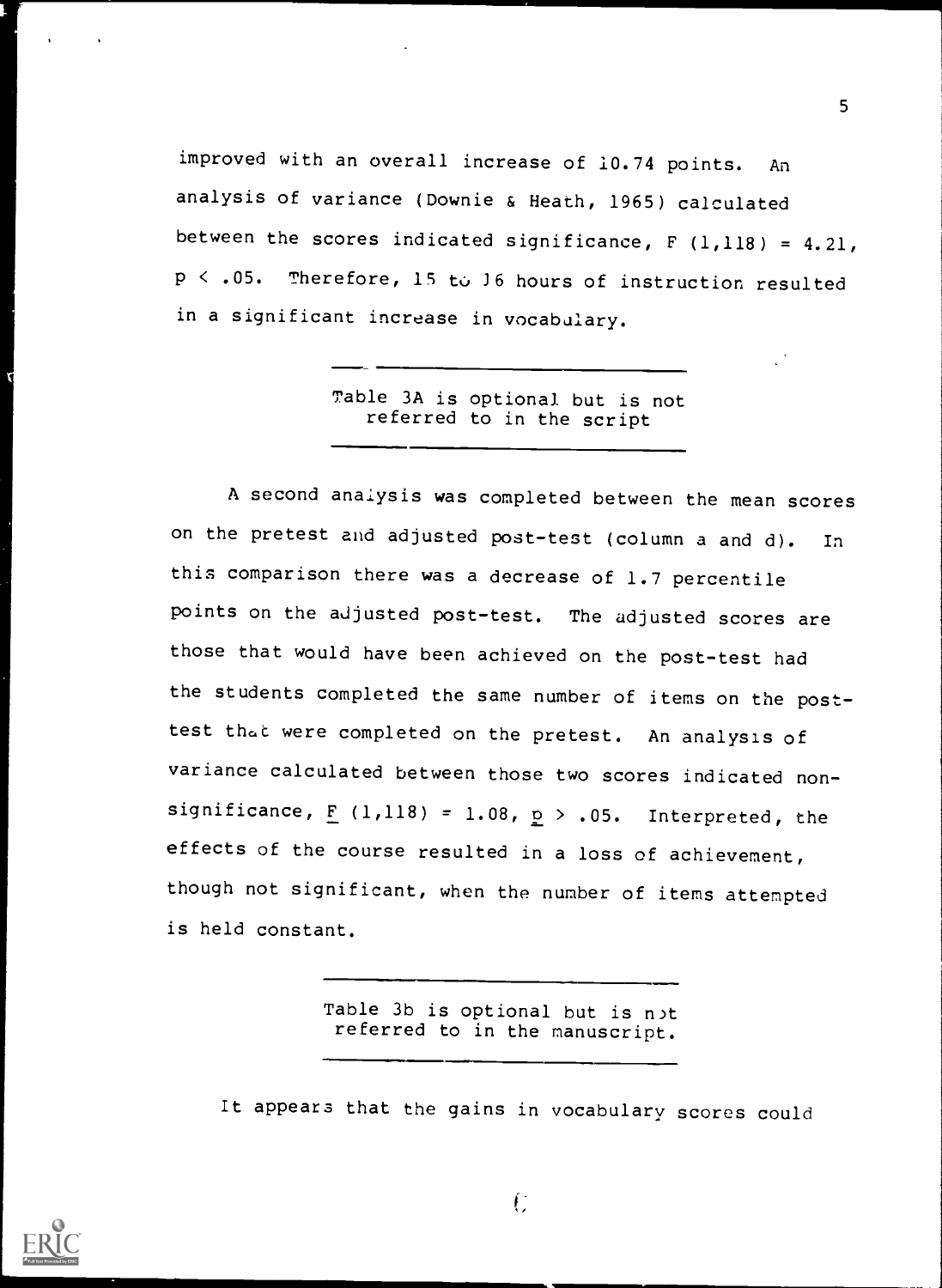be attributed to the increase in the number of items attempted. The losses achieved when the adjusted post-test scores were considered appear to be caused by a slight decrease in test efficiency. Test efficiency is determined by dividing the total number of correct items by the total number attempted. The mean efficiency for all students was 83.1% on the pretest, 82.4% on the adjusted post-test, and 79.3% on the actual post-test.

6

Of interest is the efficiency rating of 58.4% on the post-test items that were attempted beyond those attempted on the pretest. A total of 875 more items were attempted on the post-test,and only 511 of these were correct resulting in the low efficiency rating. Although each student averaged 14.6 additional items attempted on the post-test, only six or seven of these had to be correct in order to raise the overall percentile score by 10 points or more.

Perhaps those taking the post-test felt pressure during the final minutes of the test and began to respond more quickly, take more chances, and reduce their test efficiency. Actual Vs. Adjusted Comprehension Growth

The identical procedures were followed with the comprehension scores. Table 4 displays the mean percentile scores (pretest, post-test, and adjusted post-test) for each class. There was tual growth in comprehension among



 $\tilde{Z}$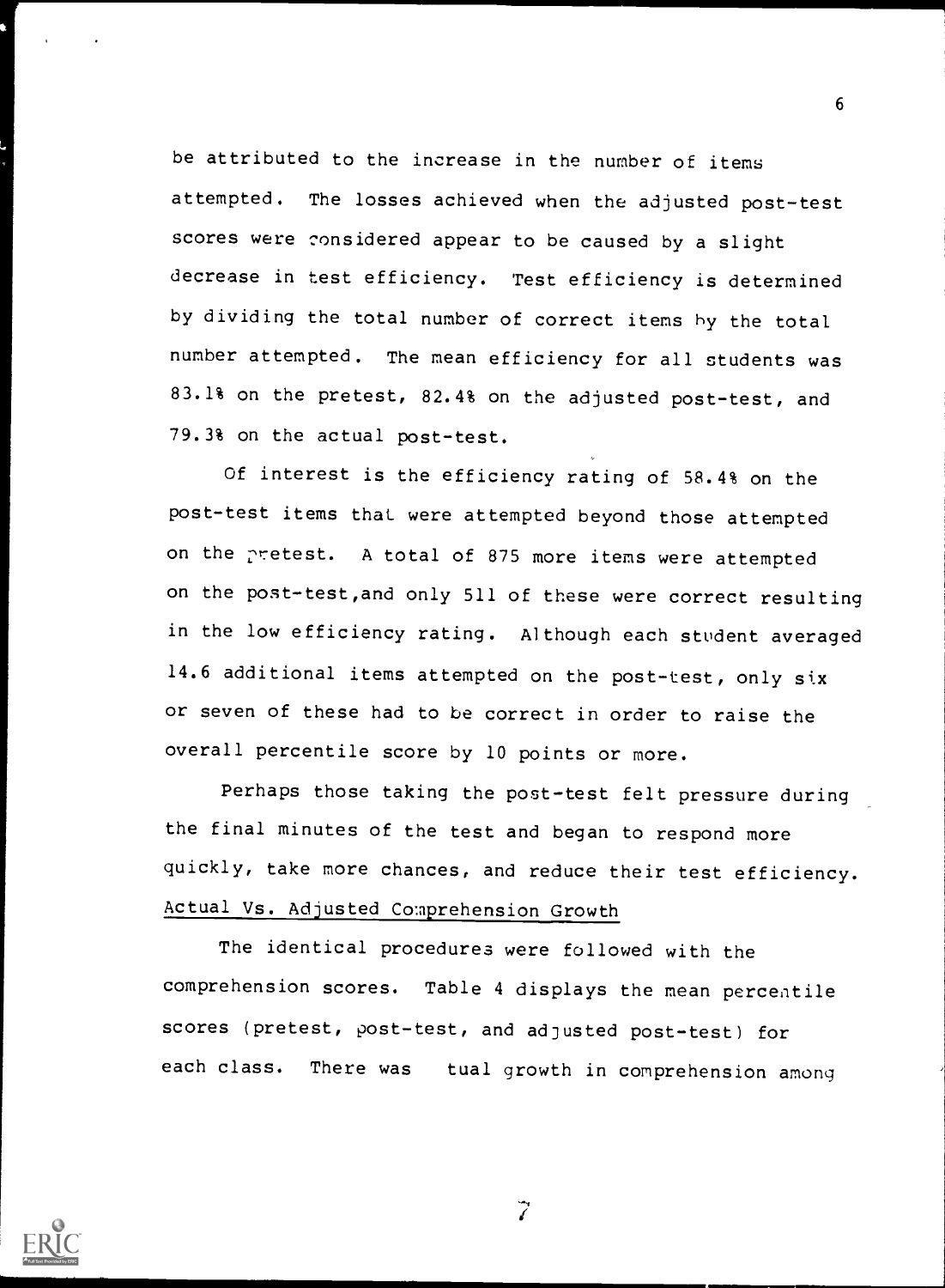### Table 4 About Here

 $T_{\rm{max}}$  and  $T_{\rm{max}}$ 

four of the five classes with an overall gain of 4.9 percentile points (Columns a,b, and c). When the adjusted post-test scores were compared with the pretest scores, there was a loss of 4.5 points (columns a,d, and e). When separate analyses of variances were computed between the pre- and post-test means (F= 1.14), and between the preand adjusted post-test means  $(F= .84)$ , none of the F-values were high enough to reach the alpha level needed for significance at the .05 level of confidence (3.94; df= 1/118 (1/100).

> Table 4a, 4b, and 4c are optional but are not referred to in the Manuscript

The increase in comprehension also appears to be attributed to the increase in the number of items attempted. Students attempted an average of 4.2 additional items on the post-test of which 1.5 were correct. However, the additional 1.5 correct answers counted as three points in the scoring system, and these three points accounted for the 9.4 difference between the scores on the actual post-test (45.6 %ile) and the adjusted post-test (36.2 %ile).

The test efficiency ratings on the comprehension test

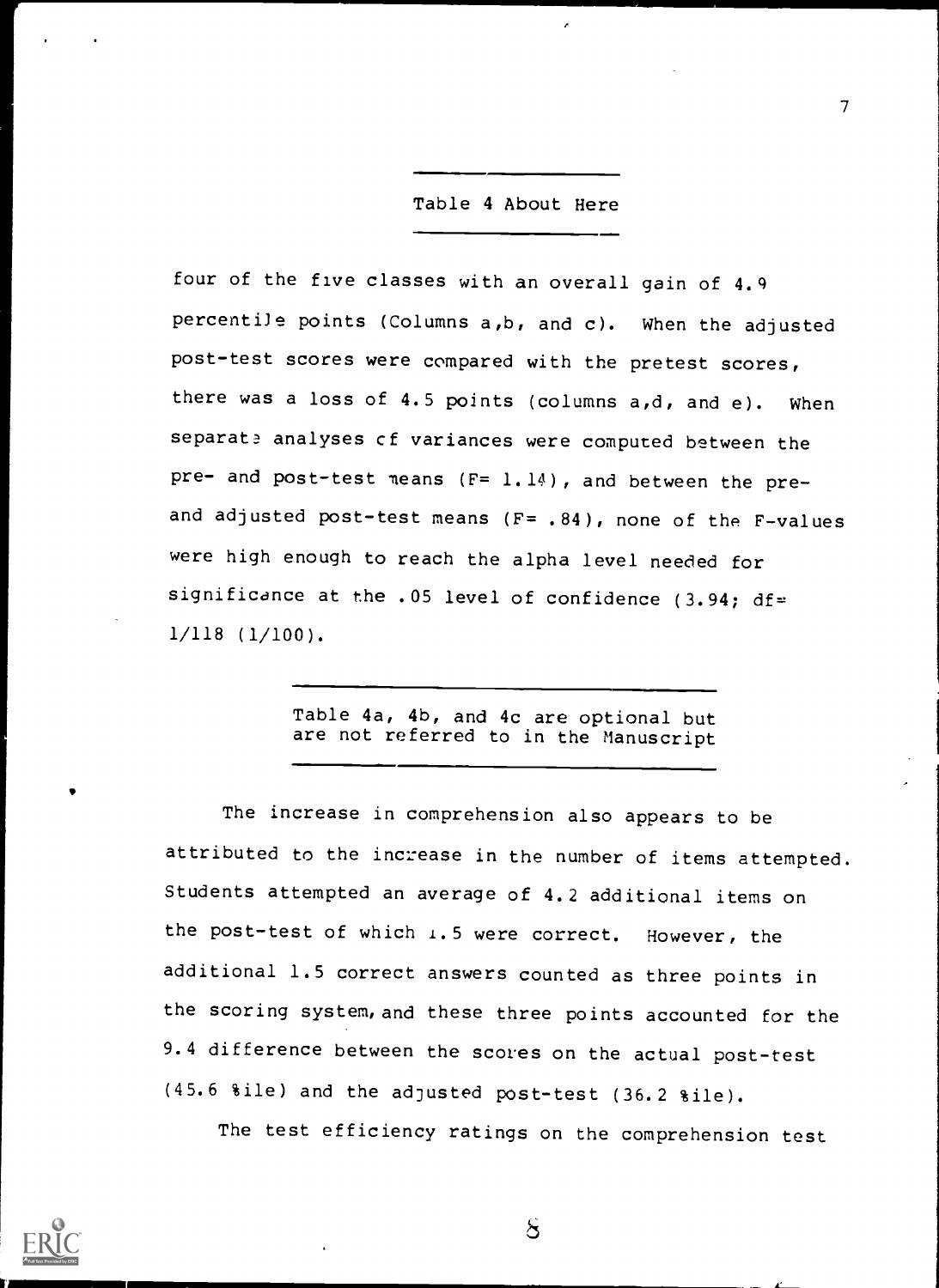dropped from 72.5 percent on the pretest to 66 percent on the post-test. The efficiency rating on the additional 4.2 items attempted on the post-test dropped drastically to 35.7 percent. As was the case with the vocabulary test, it seems that completing more items even at the expense of making more mistakes will produce higher scores.

#### Implications

There are several implications which are presented here to provoke further discussion.

1. It is suggested that the effect of the rapid reading course, by its very nature, contributed to the increase of 14.6 items attempted on the vocabulary posttest. This increase in items attempted is also the primary influence on the significant increase in vocabulary (+10.74 points;  $p = \langle .05 \rangle$ . Had the students attempted the same number of items on both the pre- and post-tests, there would have been a decrease in scores as the adjusted posttest scores indicate. It is likely that the training influenced students to be more aware of speed which increased the number of items they attempted, lowered their test efficiency, but resulted in higher scores. This produced a false impression of growth when the same tests, administered without a time limitation, may have produced losses on the post-test.

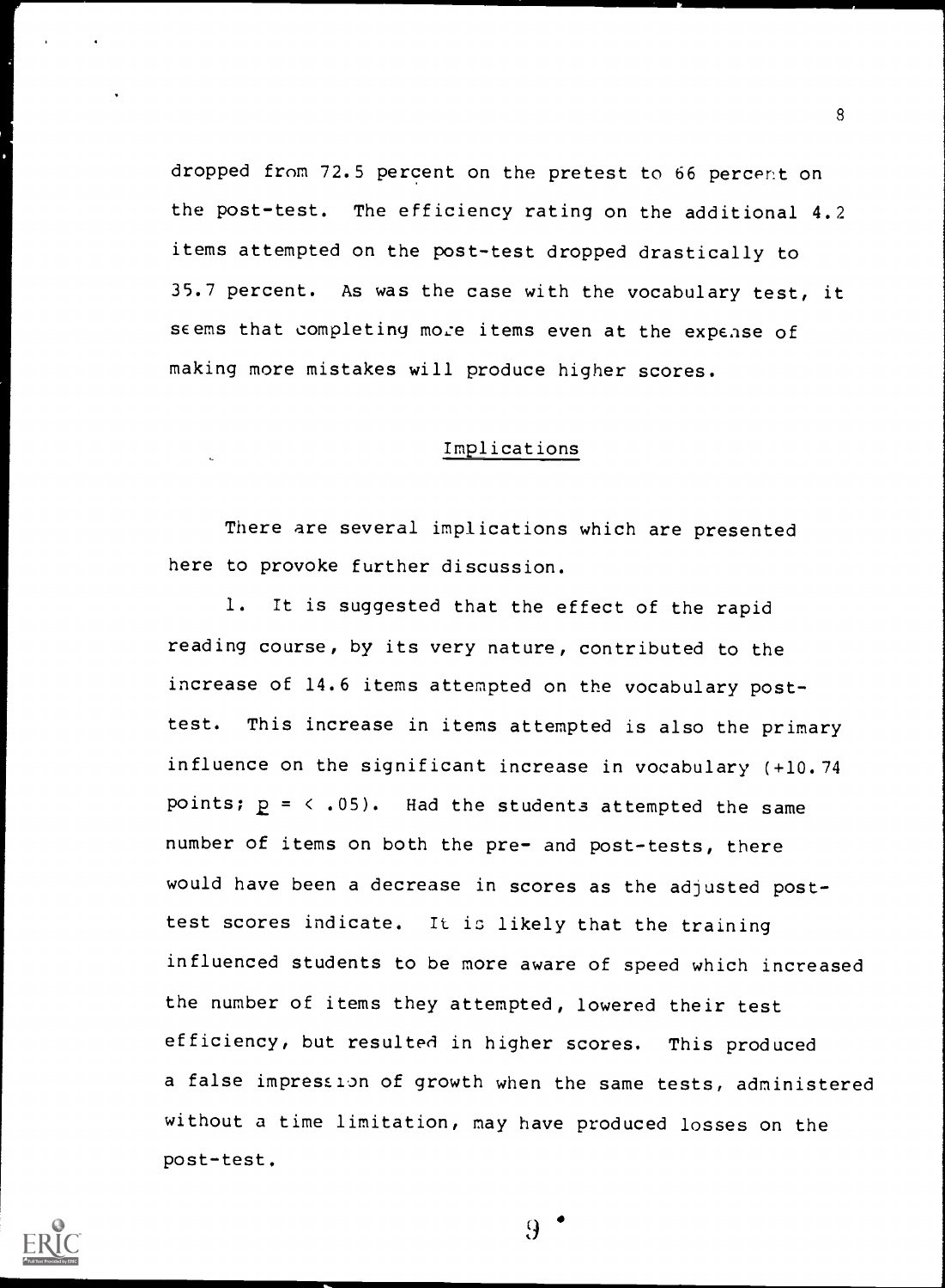2. An average of 4.2 additional items were attempted on the comprehension post-test. This seems somewhat confusing because of the spectacular increase of 234 percent in reading rate. This increased rate should have resulted in the completion of more than 4.2 additional items. Apparently this high reading rate, determined from the first passage, did not sustain itself throughout the comprehension test. Perhaps the awareness of timing on the first passage, coupled with a built-in desire to improve the low pretest scores, resulted in spuriously high rate scores on the post-test Even if the same post-test rate of reading had been maintained during the reading of all eight passages, the students would have likely taken <sup>a</sup> great deal more time to ponder questions or reread portions of the passages, a sure indication that the high rate may have also produced a false impression of growth.

3. Directions for the comprehension test allow students to refer to the passages while answering the questions. At the pretest level when the majority of students did not finish the test, very little time could have been spent rechecking answers or referring back to the passage. During the posttest, 80 percent of the students finished ahead of time. Therefore, many more had opportunities to reread and change answers. According to their own feedback, most of of those who finished the test ahead of time did return for a second



 $\mathbf{i}$  $\boldsymbol{\theta}$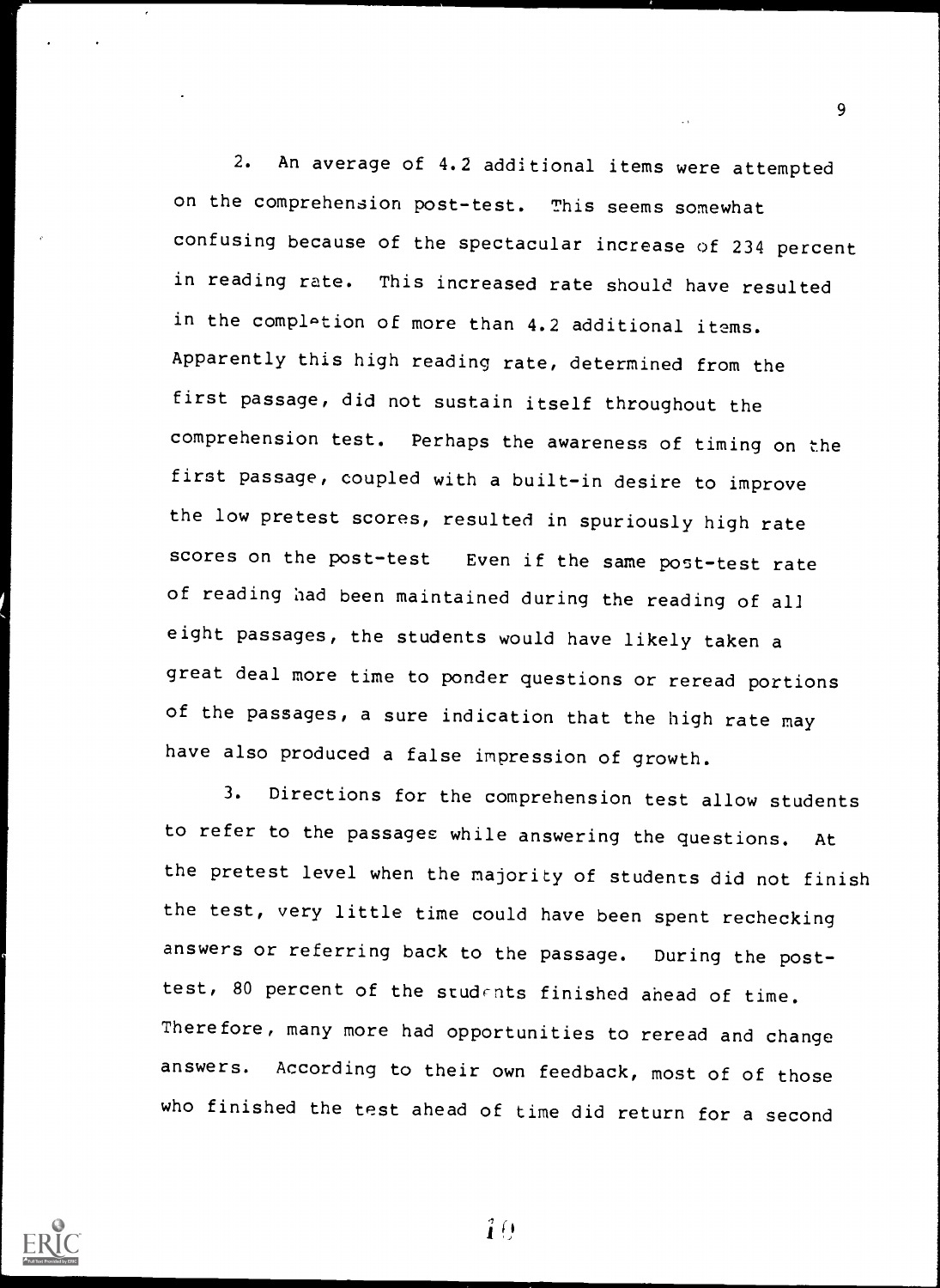reading of some portion of the test. They also claimed they usually returned to the eight questions over the first passage because they felt more unsure of their answers to passage I than other passages. This is further support that the rate of reading on the post-test is unrealistically high. Had directions prohibited a rereading of the passages, there is little question that there would have been a sharp decrease in scores.

In essence, the results of this study suggest that the use of the Nelson-Denny Reading Test in a rapid reading course for pre-post-test analysis may be unrealistic and an invalid way of determining growth. The scores on the timed vocabulary and comprehension tests are easily increased simply by attempting more items on the post-test than on the pretest. In some cases, one additional correct response can account for increases of up to eight percentile points. Most students who take courses involving rapid reading techniques will naturally want to demonstrate their new abilities on the post-test. What is not known is that the higher scores may have been created simply by attemoting more items even though their test efficiency may have been greatly .educed.

Furthermore, there is no check on the effectiveness of the reading rate score. A student can obtain a spuriously high reading rate, fail all eight questions on the passage



 $11$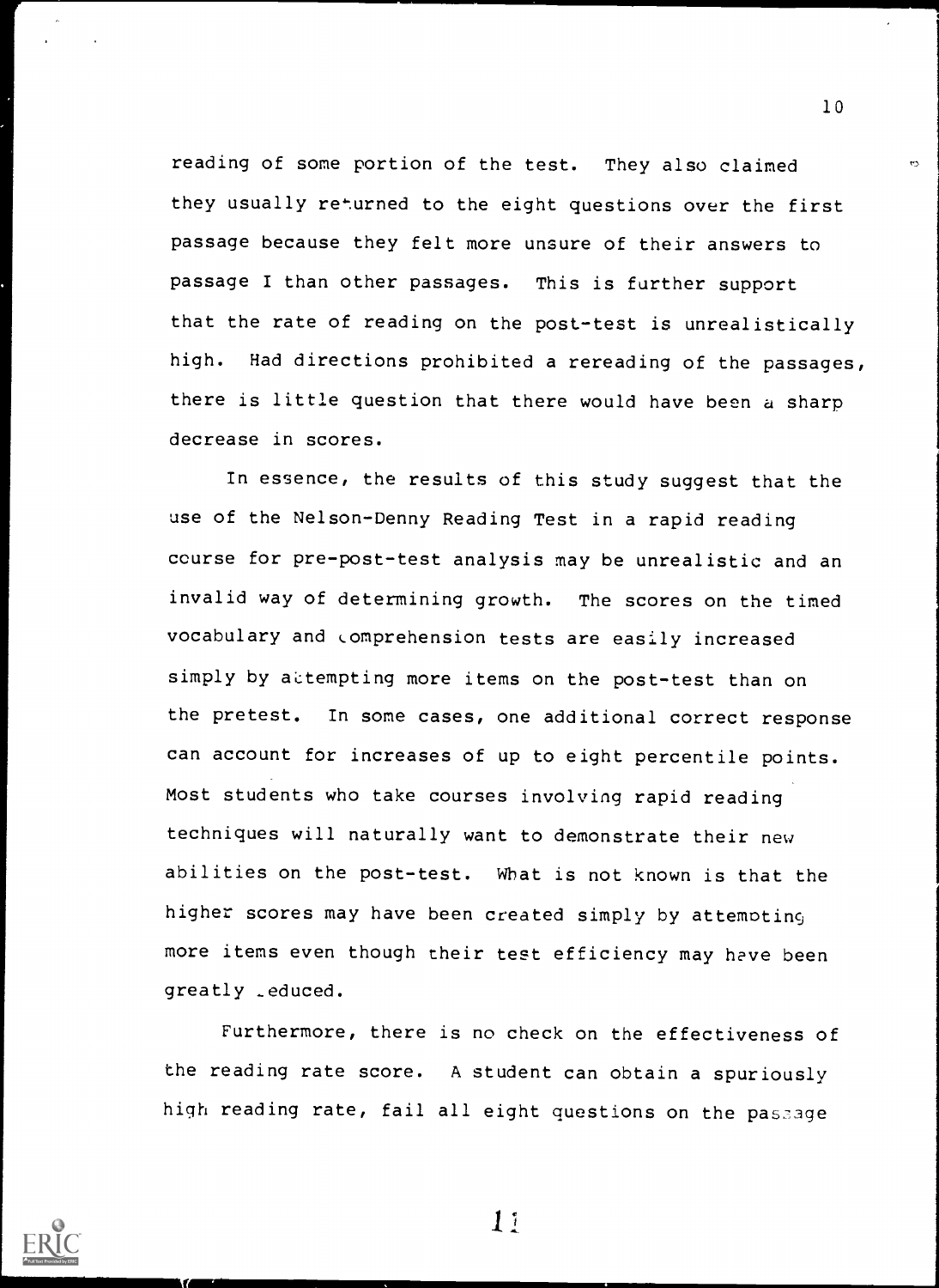on which the rate is determined, and still achieve an increase in comprehension on the post-test. The combination of attempting more items and having the privilege of rereading passages and changing answers can easily produce a false picture of reading rate and comprehension. This lack of control on the comprehension test causes any test analysis to be highly suspect, both for rate and for comprehension.

While I am not willing to generalize these findings outside of the present study, there are a number of questions that this study raises, the answers to which could have a profound impact on the use of this and other tests in courses involving rapid reading training. There is little doubt that the students in these classes learned a great deal about adjusting reading rate according to the purpose for reading. They also developed techniques for reading considerably faster than they could have previously. However, it seems apparent that those who use instruments such as the Nelson-Denny in rapid reading courses can virtually guarantee success.

## Conclusions

The validity of the Nelson-Denny Reading Test is not beirg challenged nor is its association with other instruments, its use as a predictor of academic success, or its diagnostic



12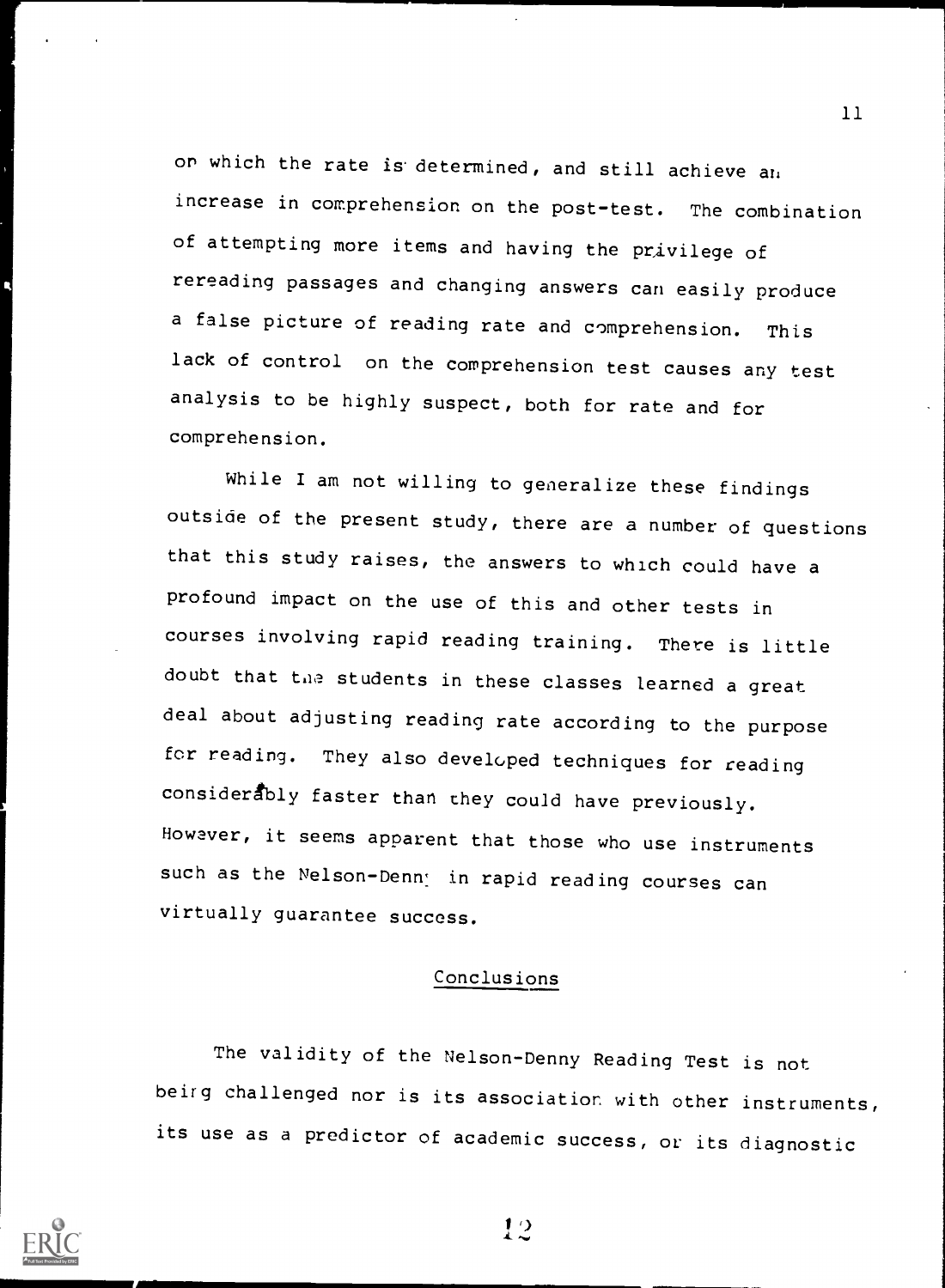value in the development of instructional programs. At question is its use as a measure of growth and change, particularly when used in classes where rapid reading is taught. Perhaps the authors of the Nelson-Denny Reading Test as well as others who create similar instruments could explore the validity and reliability factors associated with equivalent form tests having the following features:

- 1. Vocabulary tests that are untimed and designed to be finished by all students.
- 2. Comprehension tests that would not allow for the rereading of passages, particularly those over which a reading rate might be calculated.
- 3. Reading rate calculations that would involve more than one passage and more than one minute. These multiplo readings could then be averaged for a more realistic rate score. For example, one instructor asked her students to "mark" at the 30, 60, 90 and 120 second intervals. Each reading was converted to a word-per-minute equivalent and then averaged. Reading rate measures without a check on comprehension are questionable.
- 4. A composite score computed from the interaction of the comprehension and reading rate scores, similar to the composite score currently



€

i

 $\overline{1}$  1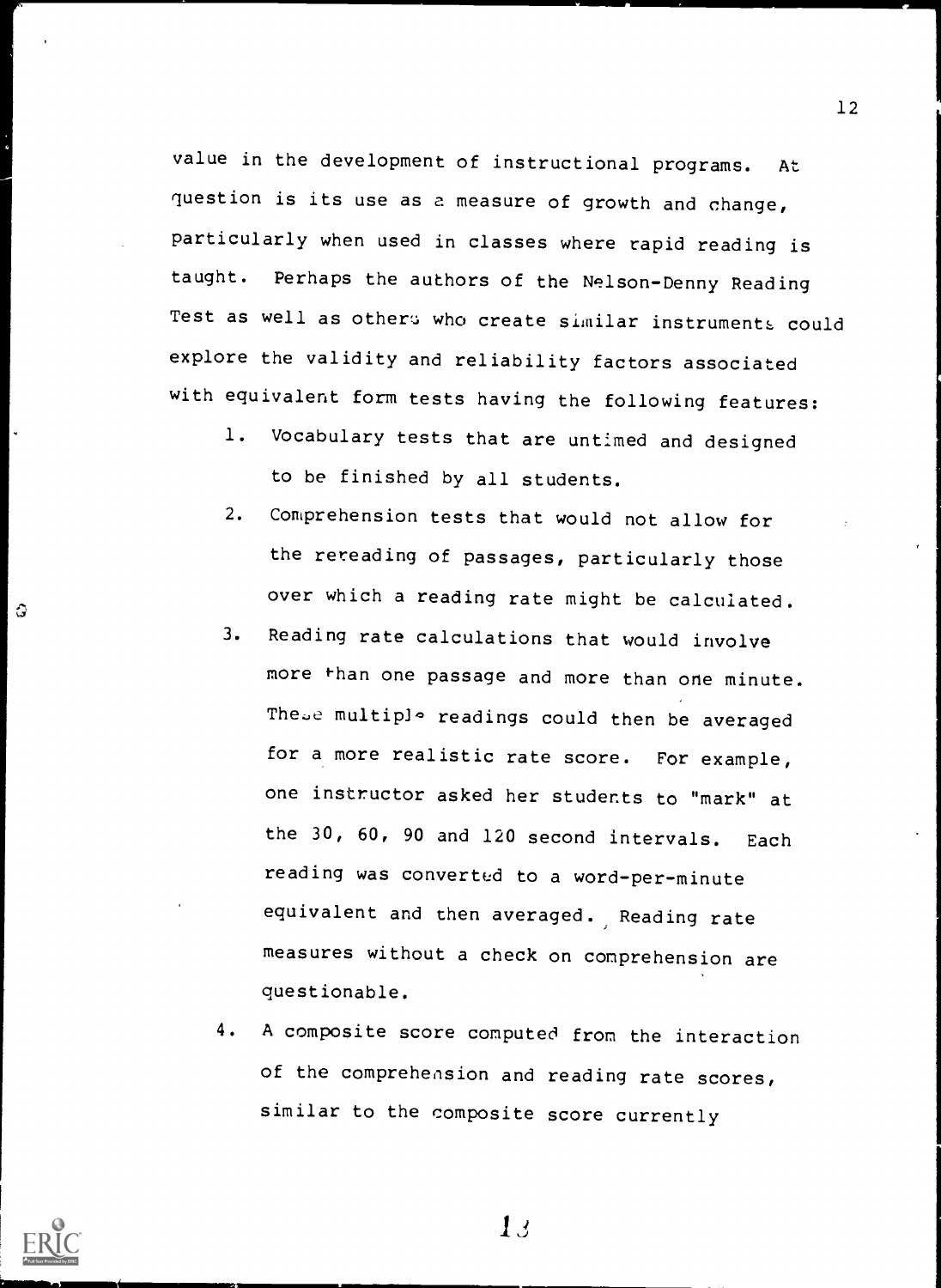available for the combined vocabulary and comprehension scores. This might control for spuriously high rates and spuriously low comprehension.

13

While reading tests may not cheat, they may not be totally honest.

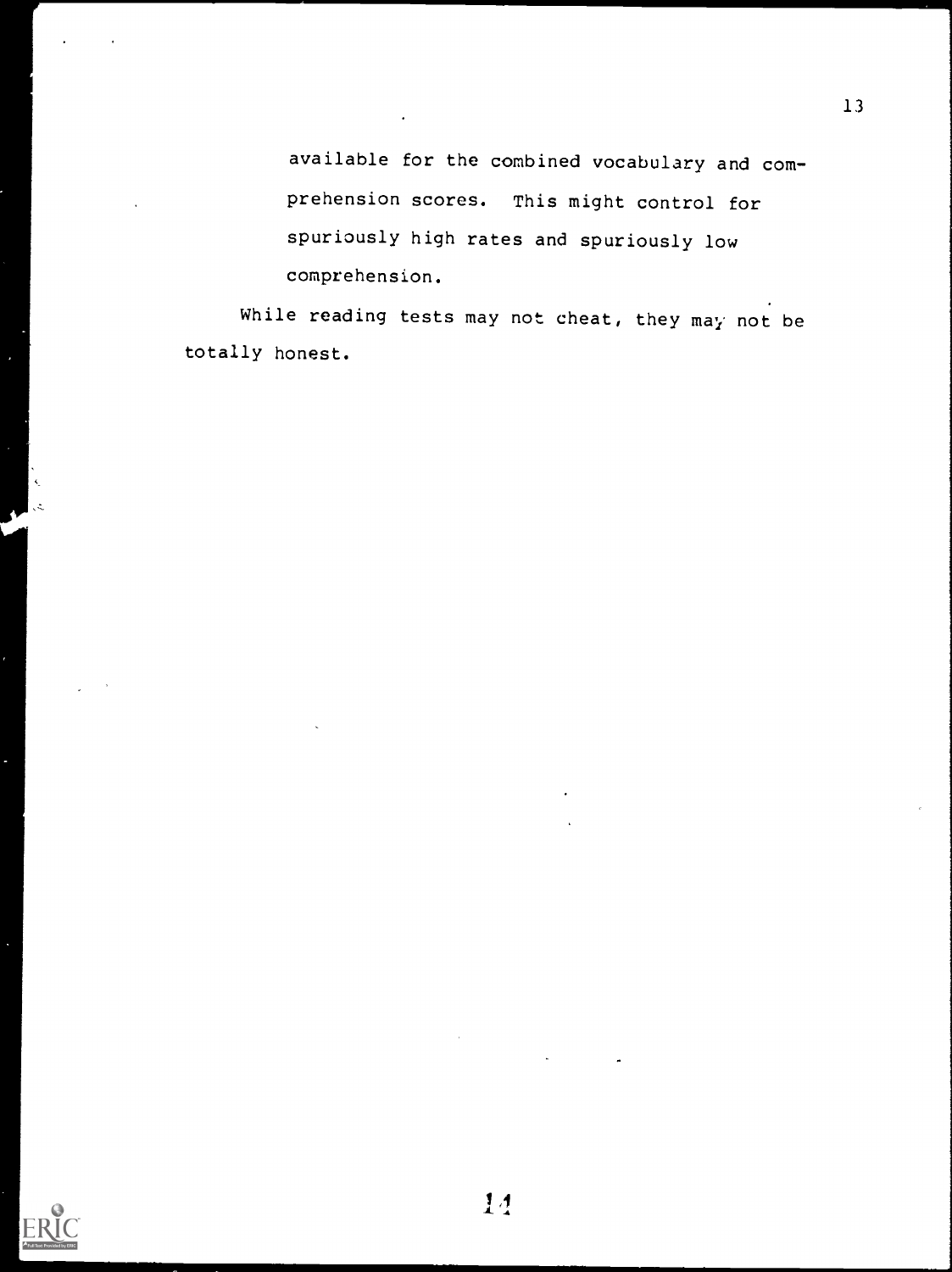## References

Brown, J.I., Nelson, M.J., & Denny, E.C. Examiner's manual: The Nelson-Denny reading test. Boston: Houghton Mifflin Company, 1973.

Downie, N.M., & Heath, R.W. Basic statistical methods (2nd. ed.). New York: Harper & Row, Publishers, 1965.

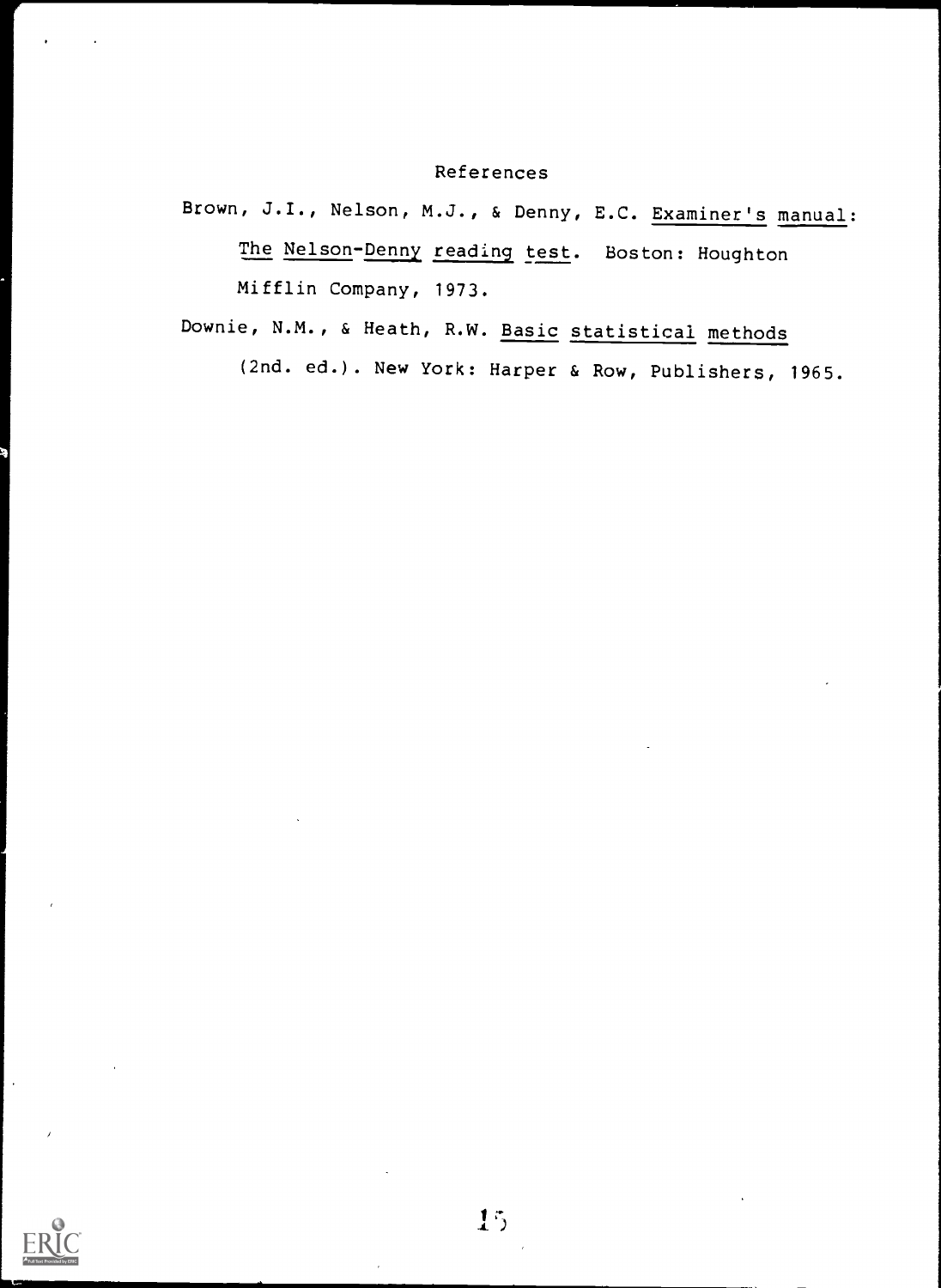## Table <sup>1</sup>

Mean Pre- and Post-test Comparisons

For 60 Students in Five Rapid Reading Classes

|                     | Rdg. Rate<br>Wds/Min. | Rdg. Rate<br>Percentile | Vocab.<br>Percentile | Comp.<br>Percentile |  |  |  |  |
|---------------------|-----------------------|-------------------------|----------------------|---------------------|--|--|--|--|
| Pretest<br>Form C   | 202                   | 24.2                    | 60.4                 | 40.7                |  |  |  |  |
| Post-test<br>Form D | 477                   | 79.4                    | 71.1                 | 45.6                |  |  |  |  |
| Difference          | $+ 274$<br>(1)        | $+ 55.2$<br>(2)         | $+ 10.7$<br>(3)      | 4.9<br>(4)          |  |  |  |  |

(1)  $E=27.2$ ; (df= 1,118) = 6.90;  $p \le .01$ 

(2)  $\underline{F} = 43.6$ ; (df= 1,118) = 6.90;  $\underline{p}$  < .01

(3)  $\underline{F} = 4.21$ ; (df= 1,118) = 3.94;  $\underline{p}$  <.05

(4)  $F=1.14$ ; (df= 1,118) = 3.94;  $P > 0.05$ 

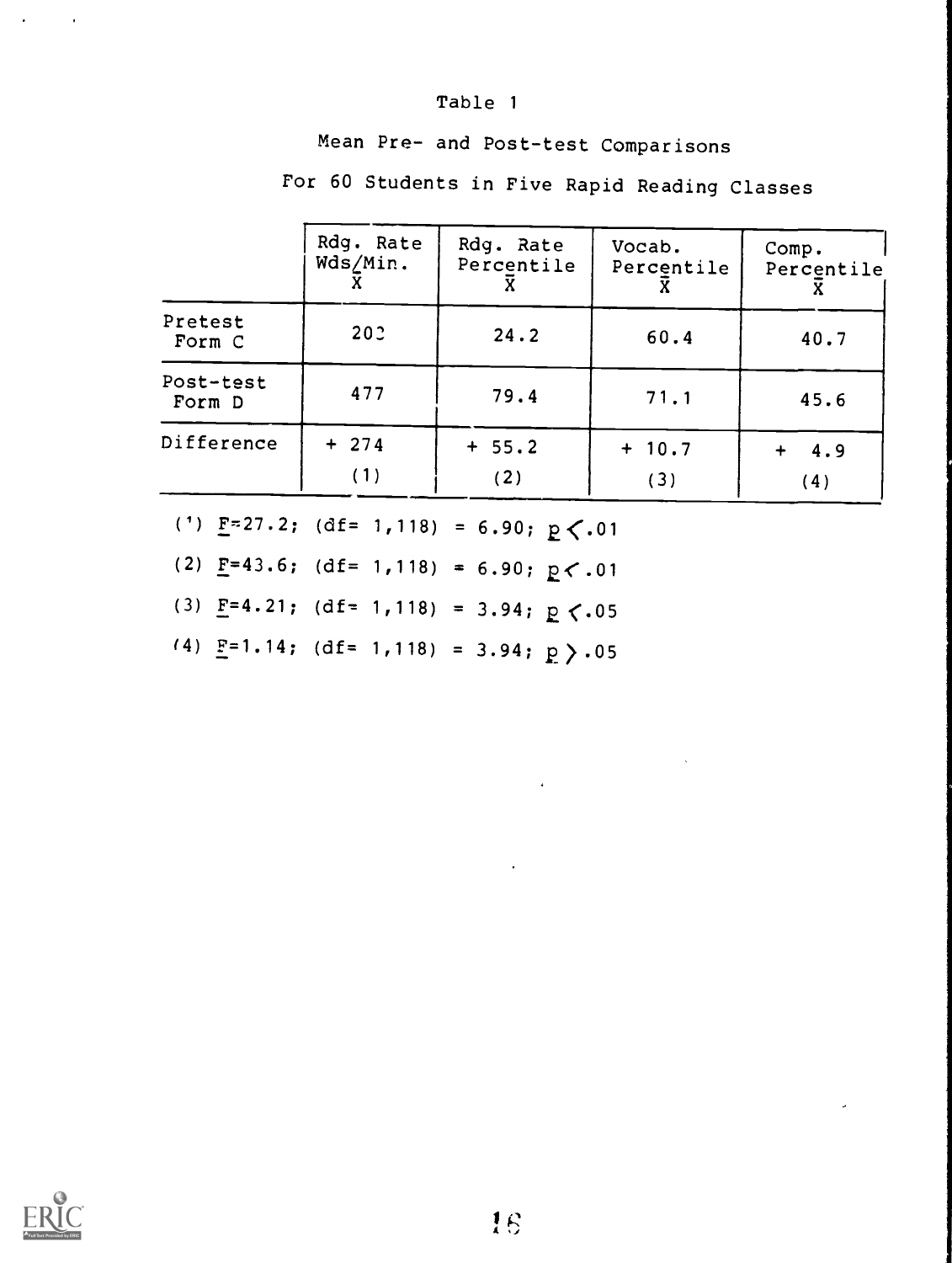Pre- and Post-test Comparisons of Items

|                                  |           | Vocabulary (1) |                |             | Comprehension (2) |                |  |
|----------------------------------|-----------|----------------|----------------|-------------|-------------------|----------------|--|
|                                  | Pre-      | Post- $Diff.$  |                | $Pre-$      | $Post-$           | Diff.          |  |
| $\bar{X}$ Items<br>Attempted     | 66.8      | 81.4           | $1+14.6$       | 30.7        | 34.9              | $+4.2$         |  |
| Number<br>Finishing<br>All Items | 4<br>(78) | 22<br>(378)    | $+18$<br>(308) | 23<br>(388) | 48.<br>$(80$ $)$  | $+25$<br>(428) |  |

Attempted and Tests Completed, N=60

(1) Total Possible <sup>=</sup> 100

(2) Total Possible =  $36$ 

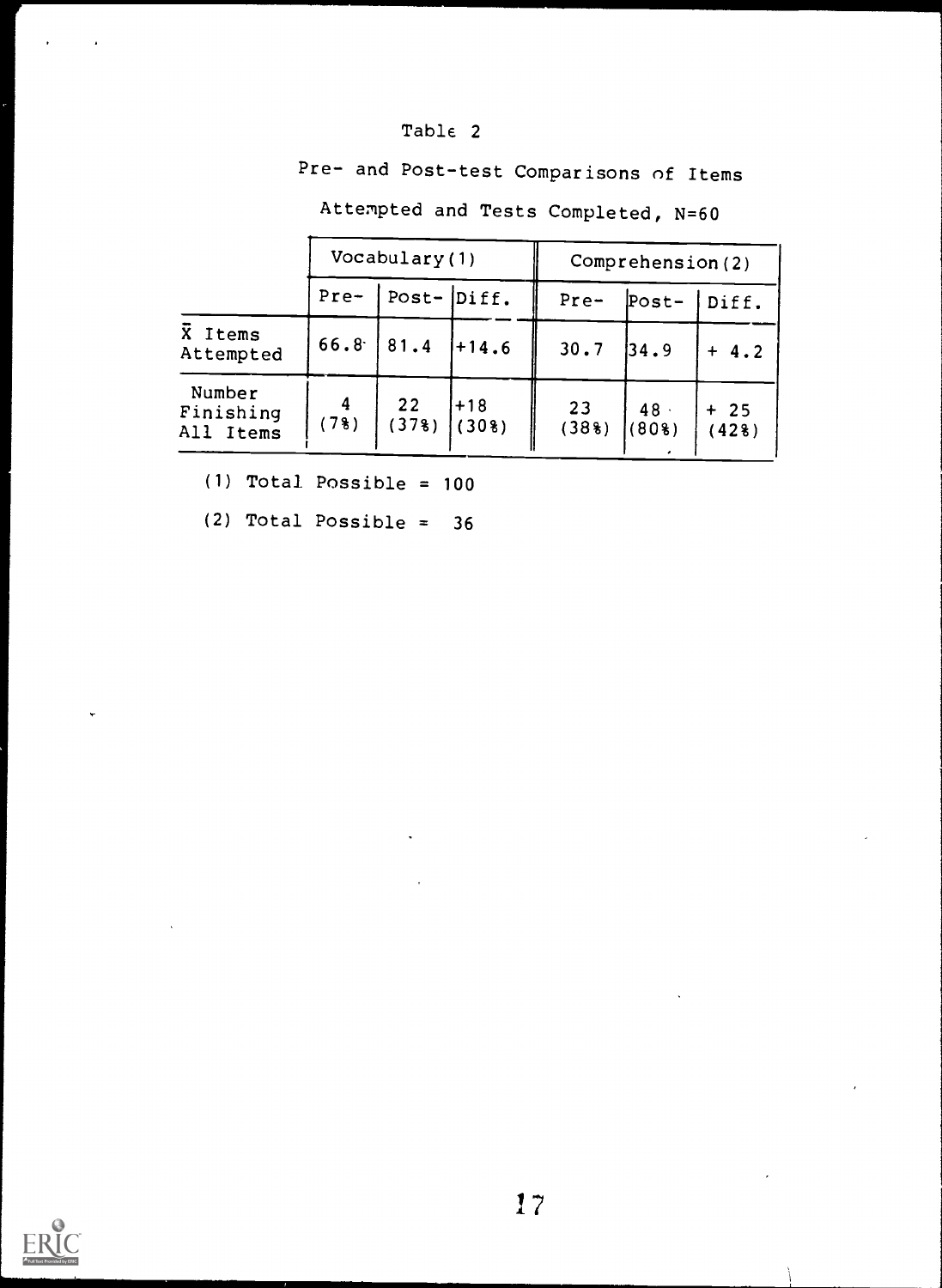## Table 3

Mean Percentile Scores -- Pretest, Post-test, Adjusted Post-test -- Five Classes, N=60

|                         |    | (a)<br>$Pre-$ | (b)<br>Post       | (c)<br>Diff. | (d)<br>Adjust. | (e)<br>Adjust.   |
|-------------------------|----|---------------|-------------------|--------------|----------------|------------------|
| Class                   | N  | test<br>X     | test<br>$\bar{x}$ | $(b-a)$      | Post<br>X      | Diff.<br>$(d-a)$ |
| $\mathbf{1}$            | 13 | 33.7          | 37.3              | $+ 3.6$      | 28.2           | $-5.5$           |
| $\overline{2}$          | 11 | 64.8          | 79.1              | $+14.3$      | 63.9           | .9               |
| $\overline{\mathbf{3}}$ | 13 | 64.0          | 76.8              | $+12.8$      | 63.4           | $\cdot 6$        |
| $\overline{\mathbf{4}}$ | 12 | 72.5          | 86.3              | $+13.8$      | 71.5           | $-1.0$           |
| 5 <sub>1</sub>          | 11 | 67.0          | 76.2              | $+9.2$       | 66.5           | .5               |
| Grand<br>Mean<br>± .    | 60 | 60.4          | 71.1              | $+10.7$      | 58.7           | $-1.7$           |

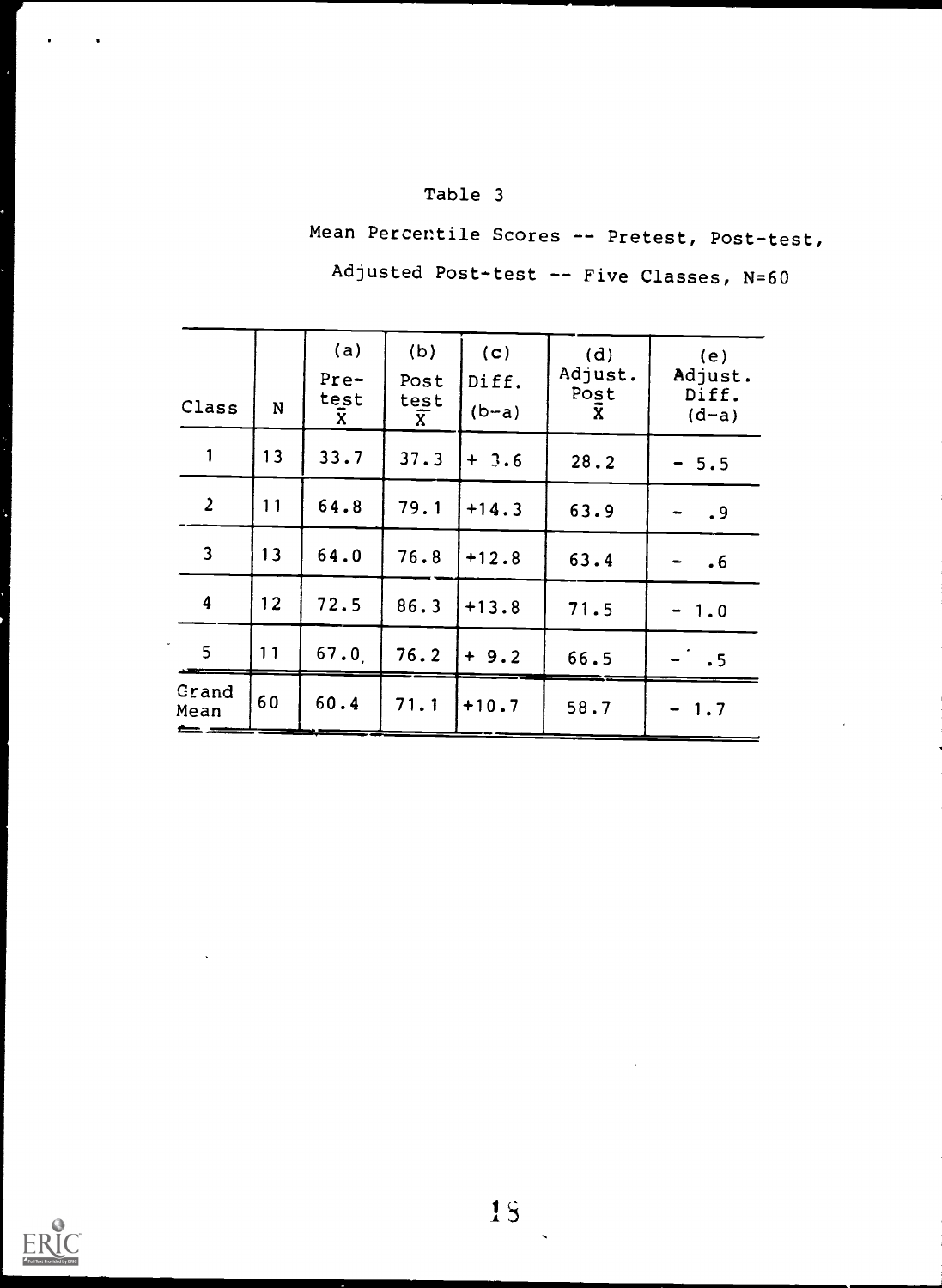# Table 4

Mean Comprehension Percentile Scores -- Pretest, Post-test, and Adjusted Post-test -- Five Classes, N=60

| Class                   | N  | (a)<br>$Pre-$<br>test<br>$\bar{x}$ | (b)<br>$Post-$<br>test<br>$\bar{x}$ | (c)<br>Diff.<br>$+/-$<br>$(b-a)$ | (d)<br>Adjust.<br>Post<br>$\bar{x}$ | (e)<br>Adjust.<br>Diff. |
|-------------------------|----|------------------------------------|-------------------------------------|----------------------------------|-------------------------------------|-------------------------|
| $\mathbf{1}$            | 13 | 16.2                               | 29.1                                | $+2.9$                           | 16.2                                | $(d-a)$<br>$-10.0$      |
| $\overline{2}$          | 11 | 40.1                               | 42.6                                | $+2.5$                           | 35.7                                | $-4.4$                  |
| $\overline{\mathbf{3}}$ | 13 | 45.2                               | 66.1                                | $+20.9$                          | 51.3                                | $+ 6.1$                 |
| $\overline{\mathbf{4}}$ | 12 | 48.7                               | 45.8                                | $-2.9$                           | 41.2                                | $-7.5$                  |
| 5 <sub>1</sub>          | 11 | 43.5                               | 44.6                                | $+ 1.1$                          | 36.5                                | $-7.0$                  |
| Grand<br>Mean           | 60 | 40.7                               | 45.6                                | $+4.9$                           | 36.2                                | 4.5                     |



 $\frac{1}{4}$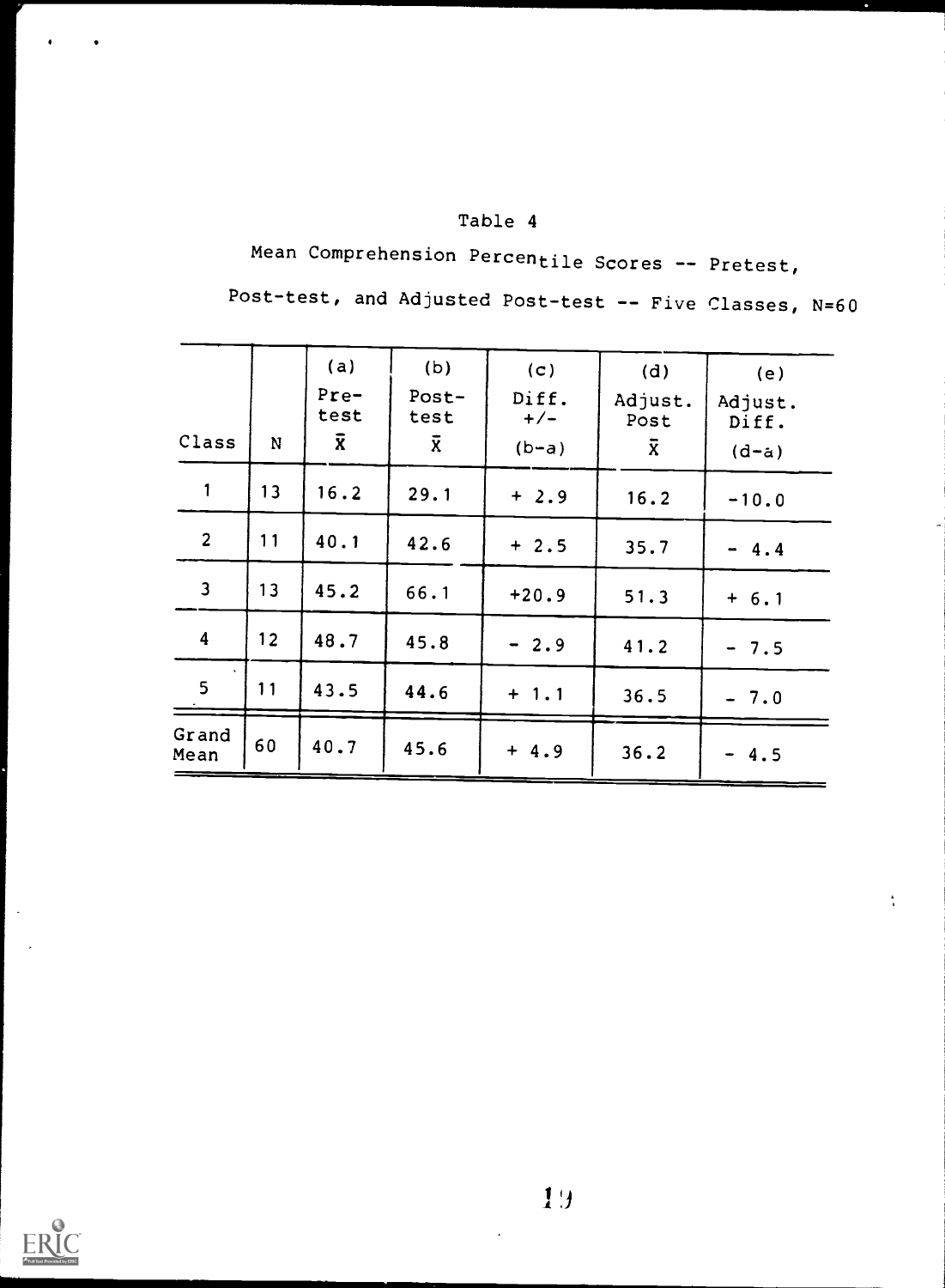#### Table 3a

Analysis of Variance Between Pre- and Post-test

Vocabulary Percentile Scores,  $N = 60$ 

| Source of<br>Variation | df  | Sum of<br>Squares | Mean<br>Square | $F^{\star}$ | p               |
|------------------------|-----|-------------------|----------------|-------------|-----------------|
| Between Groups         |     | $-3,392$          | 3,392.         |             |                 |
| Within Groups          | 118 | 94,986            | 805            |             | $4.21 \div .05$ |
| Total                  | 119 | 98,378            |                |             |                 |
|                        |     |                   |                |             |                 |

\*F (df = 1,118 (1,100)) = 3.94 at .05

## Table 3b

Analysis of Variance Between Pre- and Adjusted Post-test

Vocabulary Percentile Scores,  $N = 60$ 

| Source of<br>Variation | df  | Sum of<br>Square | Mean<br>Square | $F^{\star}$ | p  |
|------------------------|-----|------------------|----------------|-------------|----|
| Between Groups         |     | 96               | 96             |             |    |
| Within Groups          | 118 | 104,807          | 888            | .108        | NS |
| Total                  | 119 | 104,903          |                |             |    |
|                        |     |                  |                |             |    |

\*F  $(df = 1,118 (1,100)) = 3.94$  at .05

#### Table 3c

Analysis of Variance Between Post-test and Adjusted

Post-test Vocabulary Percentile Scores, N = 60

| Source of<br>Variance | df  | Sum of<br>Squares | Mean<br>Square | $F^{\star}$ |                                   |
|-----------------------|-----|-------------------|----------------|-------------|-----------------------------------|
| Between Groups        |     | 4,625             | 4,625          |             |                                   |
| Within Groups         | 118 | 102,717           | 870            | 5.32        | $\langle .05 \rangle$<br>$\gamma$ |
| Total                 | 119 | 107,342           |                |             |                                   |
|                       |     |                   |                |             |                                   |

 $2.1$ 

\*F (df = 1,118 (1,100)) = 3.94 at .05